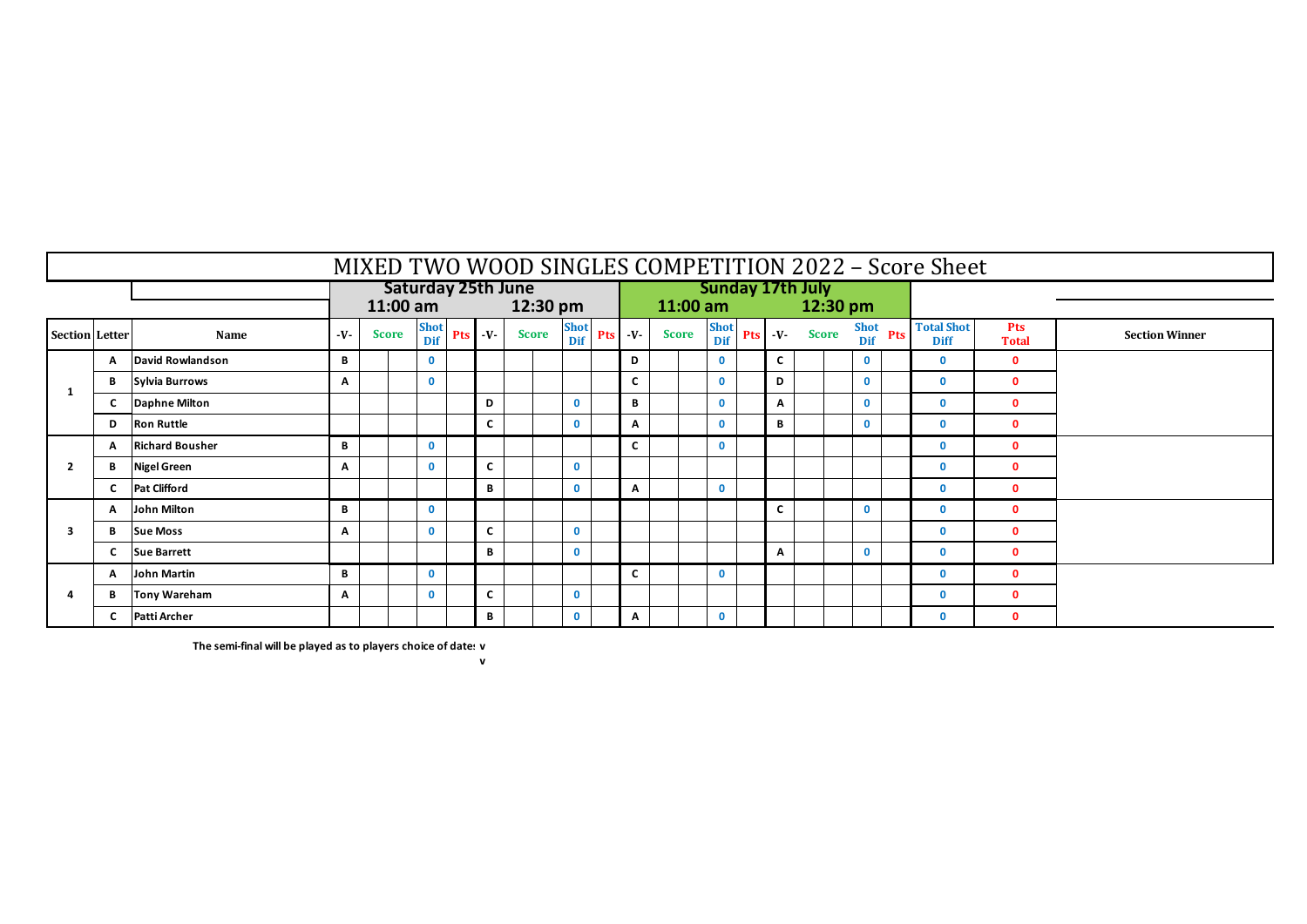|                                                                | HEADLEY BOWLING CLUB COMPETITION 2022 - LADIES SINGLES CHAMPIONSHIP |                   |                  |
|----------------------------------------------------------------|---------------------------------------------------------------------|-------------------|------------------|
| <b>ROUND ONE</b>                                               | <b>ROUND TWO</b>                                                    | <b>SEMI-FINAL</b> | <b>FINAL</b>     |
| PLAY BY: 14 <sup>th</sup> June<br>Patti Archer<br>Pat Clifford | PLAY BY: 14 <sup>th</sup> July                                      | PLAY BY: 14th Aug | DATE 10/11 SEPT. |
|                                                                | <b>Betty Stevens</b><br>$\mathbf{r}$                                |                   |                  |
|                                                                | Anne Holman<br>$\mathcal{E}$                                        |                   |                  |
|                                                                | Ann Pascoe<br>$\mathbf{\mathcal{L}}$                                |                   |                  |
|                                                                | <b>Sue Barrett</b><br>$\mathcal{E}$                                 |                   |                  |
|                                                                | <b>Sue Moss</b><br>$\mathcal{E}$                                    |                   |                  |
|                                                                | <b>}</b> Sylvia Burrows                                             |                   |                  |
|                                                                | } Daphne Milton                                                     |                   |                  |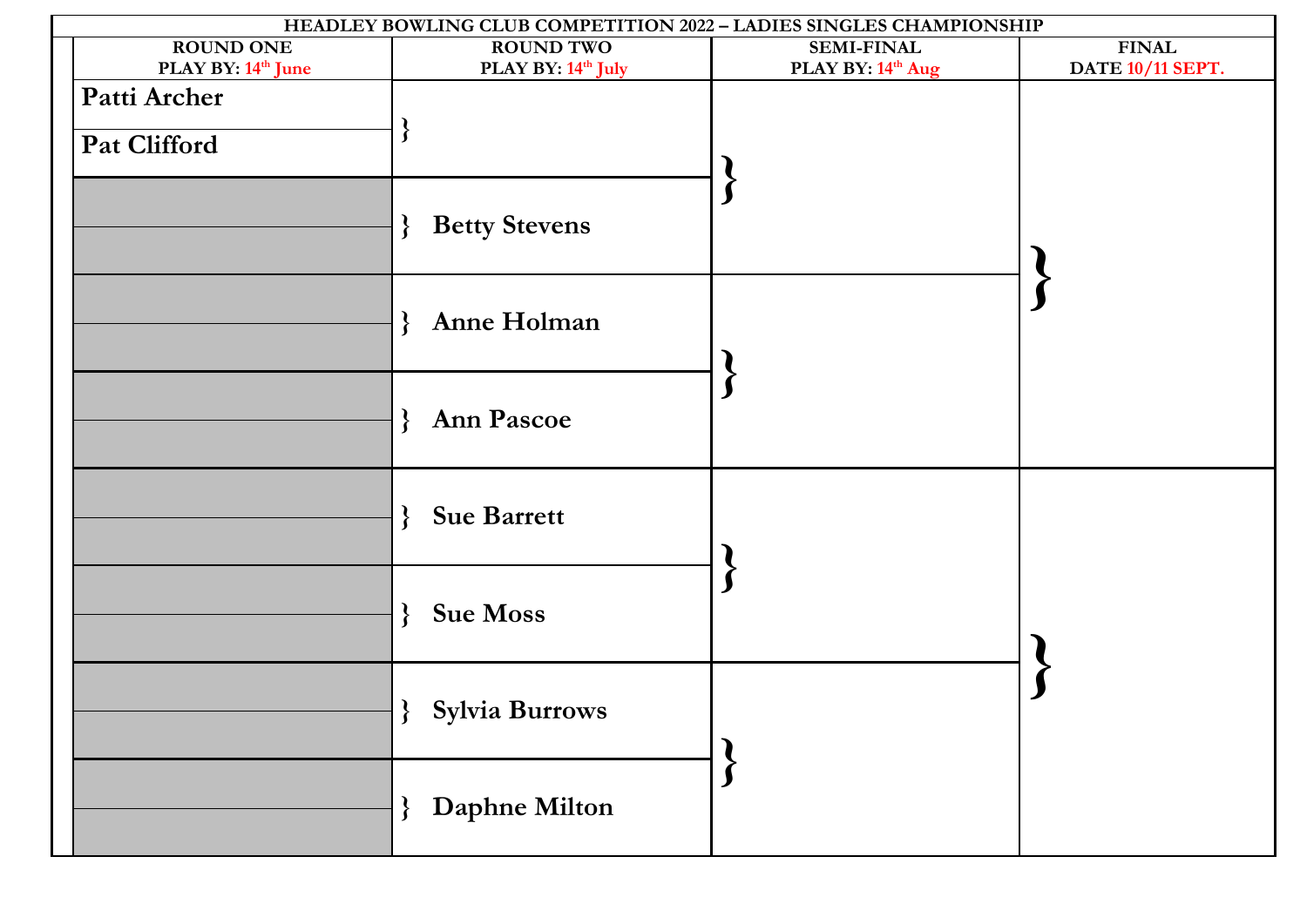|                                                                  | HEADLEY BOWLING CLUB COMPETITION 2022 - BAILEY CUP CHOSEN PAIRS |                  |  |
|------------------------------------------------------------------|-----------------------------------------------------------------|------------------|--|
| <b>ROUND ONE</b>                                                 | <b>SEMI-FINAL</b>                                               | <b>FINAL</b>     |  |
| LAY BY: 31 <sup>st</sup> JULY                                    | PLAY BY: 28th AUG.                                              | DATE 10/11 SEPT. |  |
| Daphne & John<br>$\left\{ \right.$<br><b>Milton</b>              |                                                                 |                  |  |
| } Jeanette & Nigel<br>Green                                      |                                                                 |                  |  |
| Anne & Chris<br>$\mathbf{\mathcal{L}}$<br>Holman                 |                                                                 |                  |  |
| Enid & Russell<br>$\mathcal{S}_{\mathcal{S}}$<br><b>Saunders</b> |                                                                 |                  |  |
| <b>Sue Barrett &amp; Ron</b><br>Ruttle                           |                                                                 |                  |  |
| Sylvia Burrows &<br>∤<br><b>Richard Bousher</b>                  |                                                                 |                  |  |
| ો                                                                |                                                                 |                  |  |
|                                                                  | Ann & Alan Pascoe                                               |                  |  |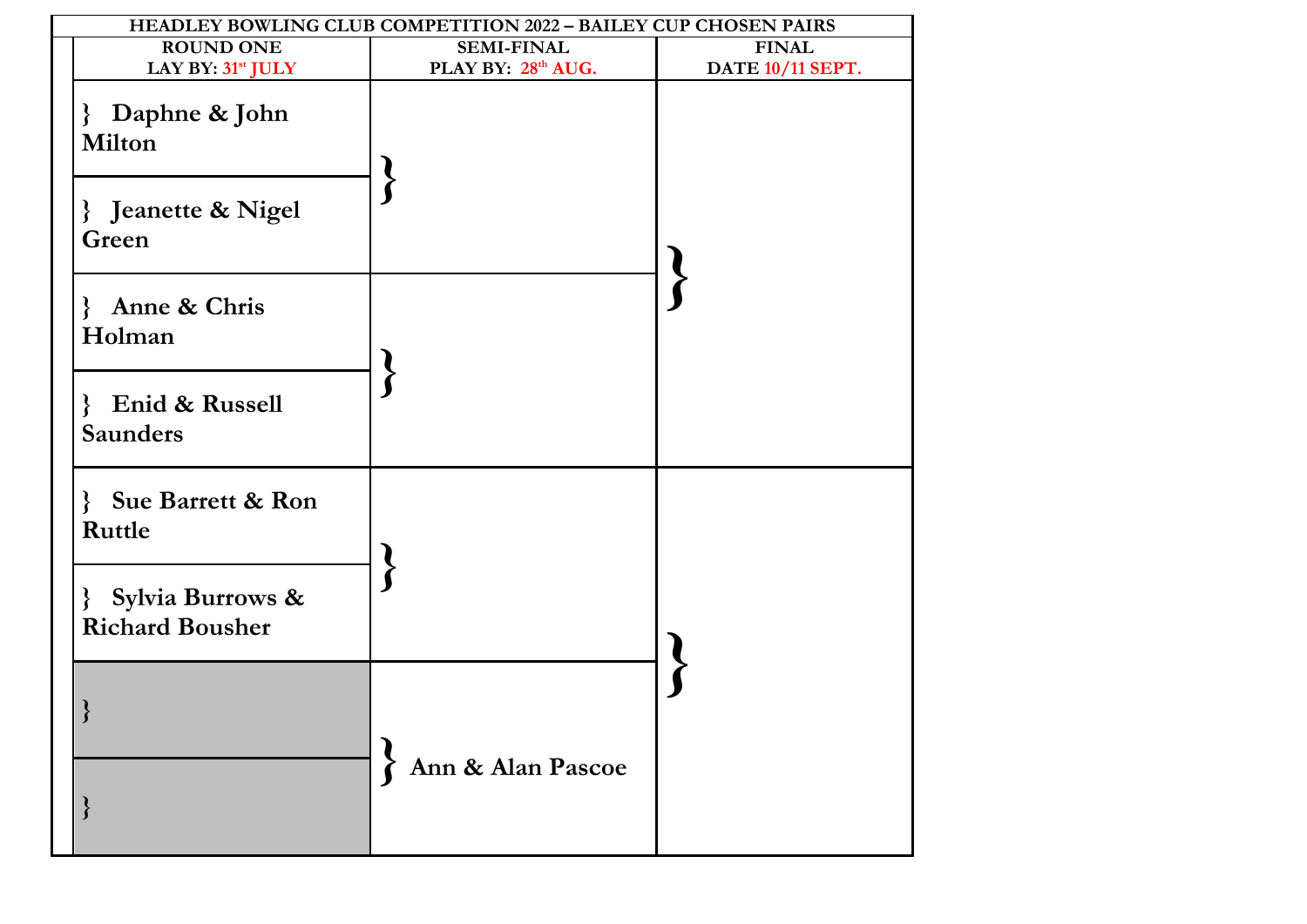| HEADLEY BOWLING CLUB COMPETITION 2022 - BAILEY ENDEAVOUR |                           |                   |                 |  |  |  |  |
|----------------------------------------------------------|---------------------------|-------------------|-----------------|--|--|--|--|
| <b>ROUND ONE PLAY BY:</b>                                | <b>ROUND TWO PLAY BY:</b> | <b>SEMI-FINAL</b> | <b>FINAL</b>    |  |  |  |  |
| 30 <sup>th</sup> June                                    | 31st July                 | PLAY BY: 28th AUG | DATE 10/11 SEPT |  |  |  |  |
| <b>Richard Bousher</b><br>David Rowlandson               |                           |                   |                 |  |  |  |  |
| <b>John Milton</b>                                       |                           |                   |                 |  |  |  |  |
| Sylvia Burrows                                           |                           |                   |                 |  |  |  |  |
| <b>Nigel Green</b>                                       |                           |                   |                 |  |  |  |  |
| <b>Richard Brown</b>                                     |                           |                   |                 |  |  |  |  |
| <b>Pat Clifford</b>                                      |                           |                   |                 |  |  |  |  |
| Tony Wareham                                             |                           |                   |                 |  |  |  |  |
| Daphne Milton                                            |                           |                   |                 |  |  |  |  |
| <b>Sue Barrett</b>                                       | ſ                         |                   |                 |  |  |  |  |
|                                                          | <b>Barry Temple</b>       |                   |                 |  |  |  |  |
|                                                          | <b>Sue Moss</b>           |                   |                 |  |  |  |  |
|                                                          | <b>}</b> John Martin      |                   |                 |  |  |  |  |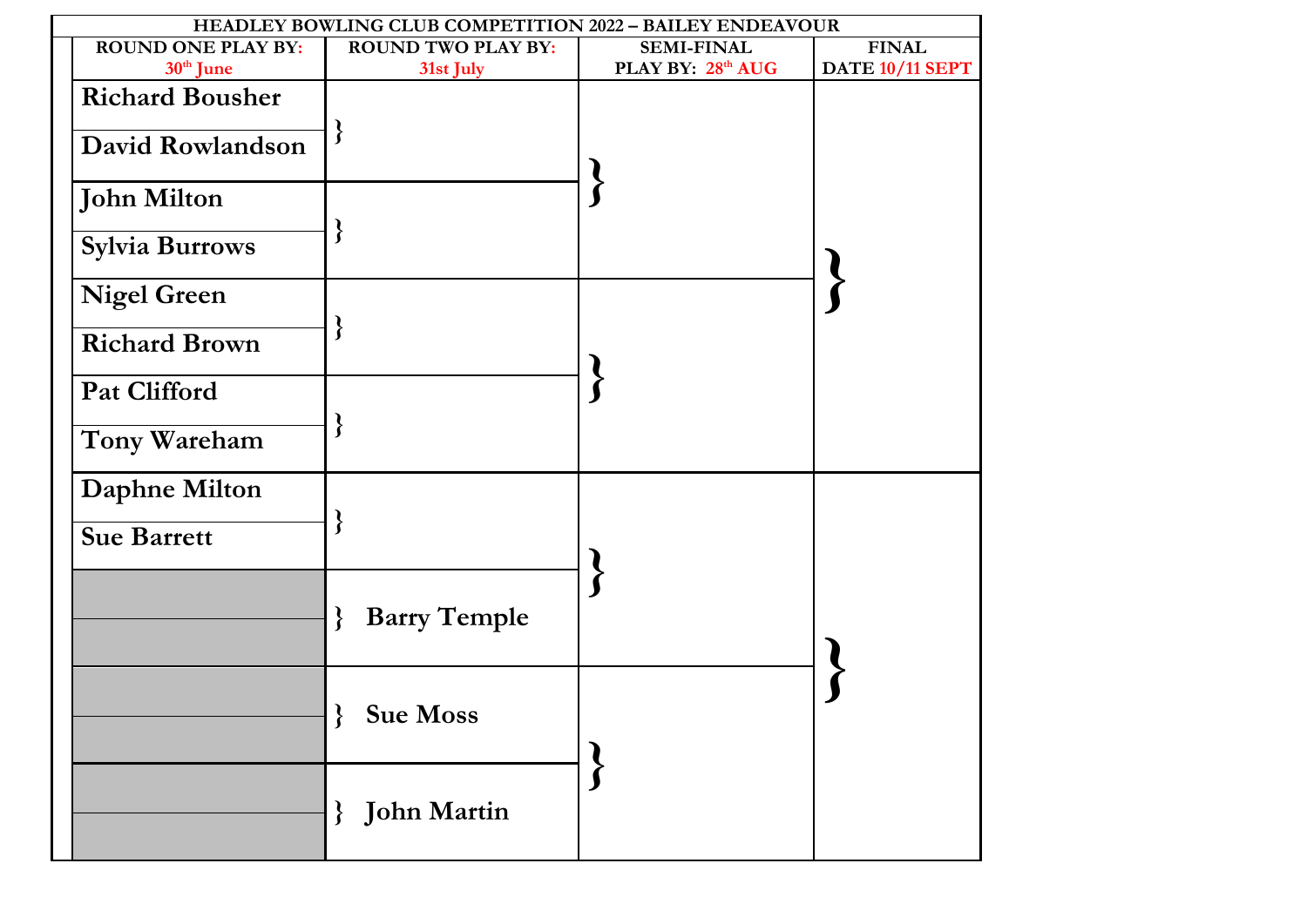| HEADLEY BOWLING CLUB COMPETITION 2022 - DISNEY TROPHY |                                                  |                 |  |  |  |  |  |
|-------------------------------------------------------|--------------------------------------------------|-----------------|--|--|--|--|--|
| <b>ROUND ONE</b>                                      | <b>SEMI-FINAL</b>                                | <b>FINAL</b>    |  |  |  |  |  |
| PLAY BY: 20th July                                    | PLAY BY: 28th AUGUST                             | DATE 10/11 SEPT |  |  |  |  |  |
| <b>Alan Pascoe &amp;</b><br><b>John Milton</b>        | $\}$                                             |                 |  |  |  |  |  |
| <b>Richard Brown &amp;</b><br><b>Nigel Green</b>      |                                                  |                 |  |  |  |  |  |
| <b>Richard Bousher</b><br>& Ann Pascoe                | $\}$                                             |                 |  |  |  |  |  |
| {Tony Wareham &<br><b>Sylvia Burrows</b>              |                                                  |                 |  |  |  |  |  |
|                                                       | <b>Sue Barrett &amp;</b><br><b>Daphne Milton</b> |                 |  |  |  |  |  |
|                                                       |                                                  |                 |  |  |  |  |  |
|                                                       | <b>Betty Stevens &amp;</b>                       |                 |  |  |  |  |  |
|                                                       | <b>Ron Ruttle</b>                                |                 |  |  |  |  |  |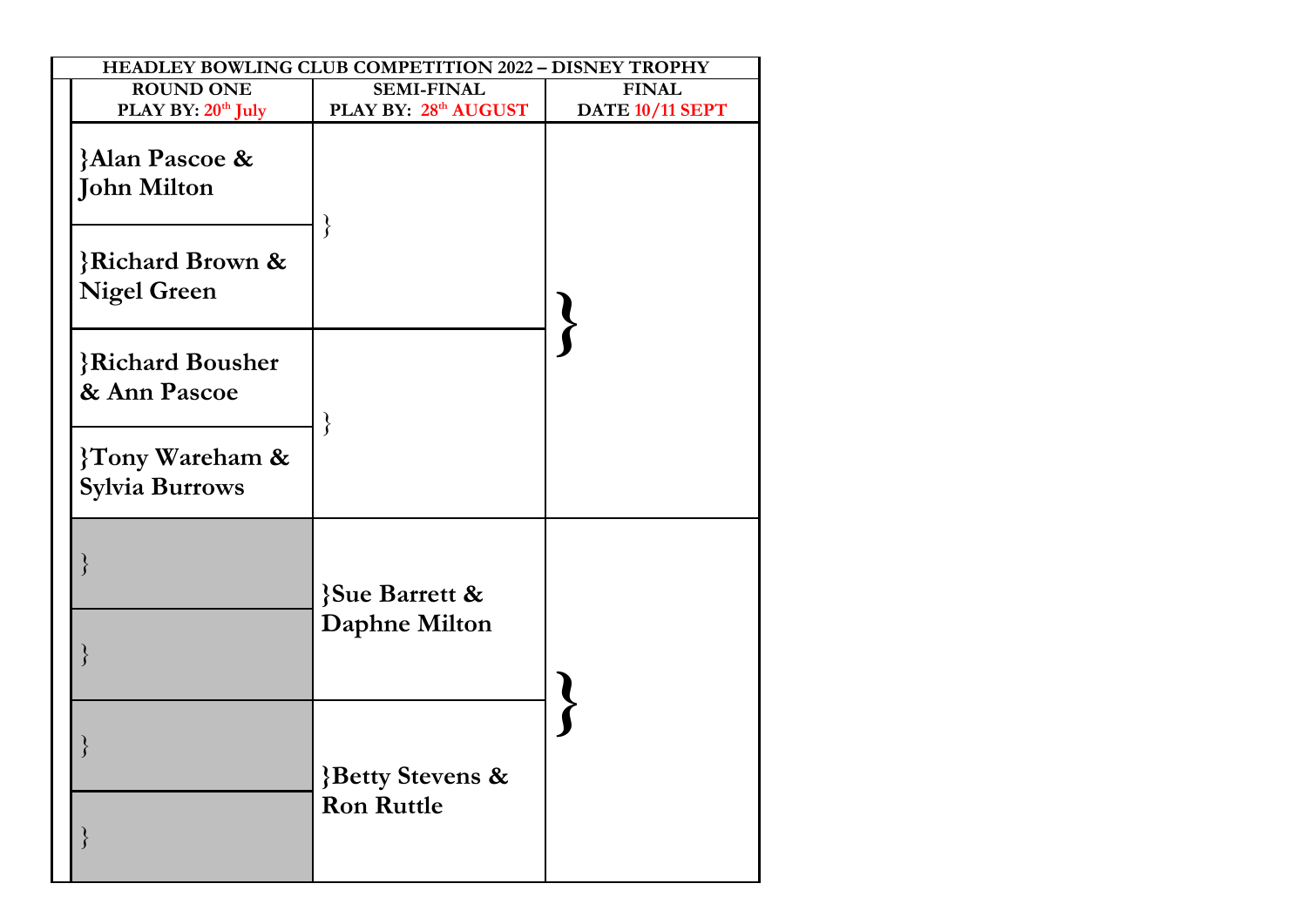| HEADLEY BOWLING CLUB COMPETITION 2022 - MENS SINGLES CHAMPIONSHIP |                                                    |                                         |                                  |  |  |  |  |
|-------------------------------------------------------------------|----------------------------------------------------|-----------------------------------------|----------------------------------|--|--|--|--|
| <b>ROUND ONE</b><br>PLAY BY: 26 <sup>th</sup> June                | <b>ROUND TWO</b><br>PLAY BY: 31 <sup>st</sup> July | <b>SEMI-FINAL</b><br>PLAY BY: 28th AUG. | <b>FINAL</b><br>DATE 10/11 SEPT. |  |  |  |  |
| <b>John Martin</b><br>} Ron Ruttle<br>} Nigel Green               |                                                    |                                         |                                  |  |  |  |  |
| <b>Richard Bousher</b>                                            |                                                    |                                         |                                  |  |  |  |  |
|                                                                   | <b>John Milton</b><br>$\mathbf{\mathcal{L}}$       |                                         |                                  |  |  |  |  |
|                                                                   | <b>Alan Pascoe</b><br>$\mathbf{r}$                 |                                         |                                  |  |  |  |  |
|                                                                   | David Rowlandson                                   |                                         |                                  |  |  |  |  |
|                                                                   | <b>Richard Brown</b>                               |                                         |                                  |  |  |  |  |
|                                                                   | Tony Wareham<br>$\mathbf{\}$                       |                                         |                                  |  |  |  |  |
|                                                                   | Chris Holman                                       |                                         |                                  |  |  |  |  |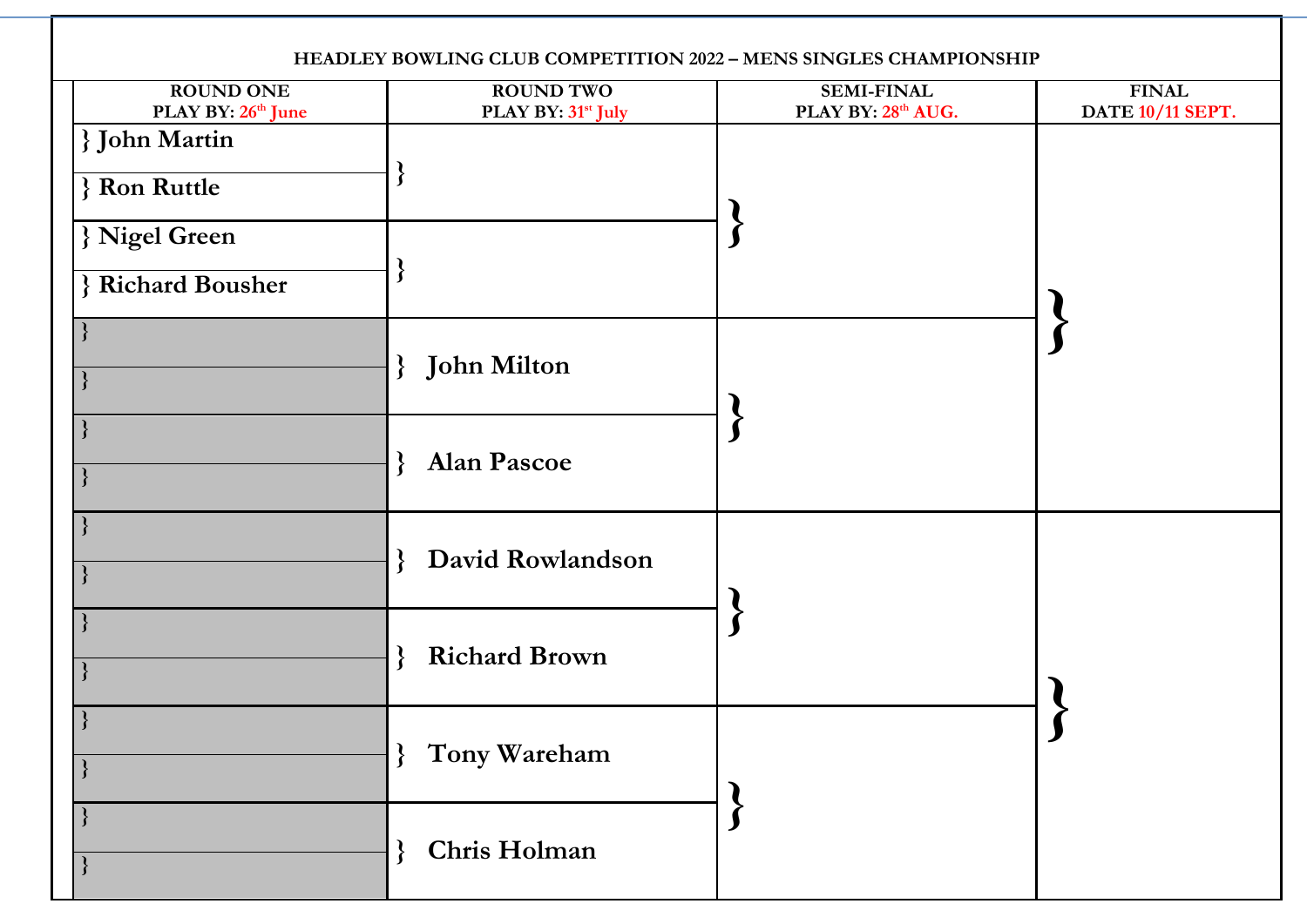| HEADLEY BOWLING CLUB COMPETITION 2022 -DRAWN MIXEDPAIRS  |                                |                  |  |  |  |  |  |
|----------------------------------------------------------|--------------------------------|------------------|--|--|--|--|--|
| <b>ROUND ONE</b>                                         | <b>SEMI-FINAL</b>              | <b>FINAL</b>     |  |  |  |  |  |
| PLAY BY: 14th JULY                                       | PLAY BY: 21 <sup>st</sup> AUG. | DATE 10/11 SEPT. |  |  |  |  |  |
| Sue Barrett & Chris<br>$\left\{ \right.$<br>Holman       |                                |                  |  |  |  |  |  |
| Pat Clifford & John<br><b>Milton</b>                     |                                |                  |  |  |  |  |  |
| <b>Ann Pascoe &amp; Ron</b><br>$\mathbf{r}$<br>Ruttle    |                                |                  |  |  |  |  |  |
| Daphne Milton &<br>$\mathcal{E}$<br><b>Richard Brown</b> |                                |                  |  |  |  |  |  |
| TBA & Nigel Green<br>$\mathcal{S}_{\mathcal{S}}$         |                                |                  |  |  |  |  |  |
| Anne Holman &<br>ł<br><b>Richard Bousher</b>             |                                |                  |  |  |  |  |  |
| <sup>1</sup>                                             | Sylvia Burrows and             |                  |  |  |  |  |  |
|                                                          | Tony Wareham                   |                  |  |  |  |  |  |